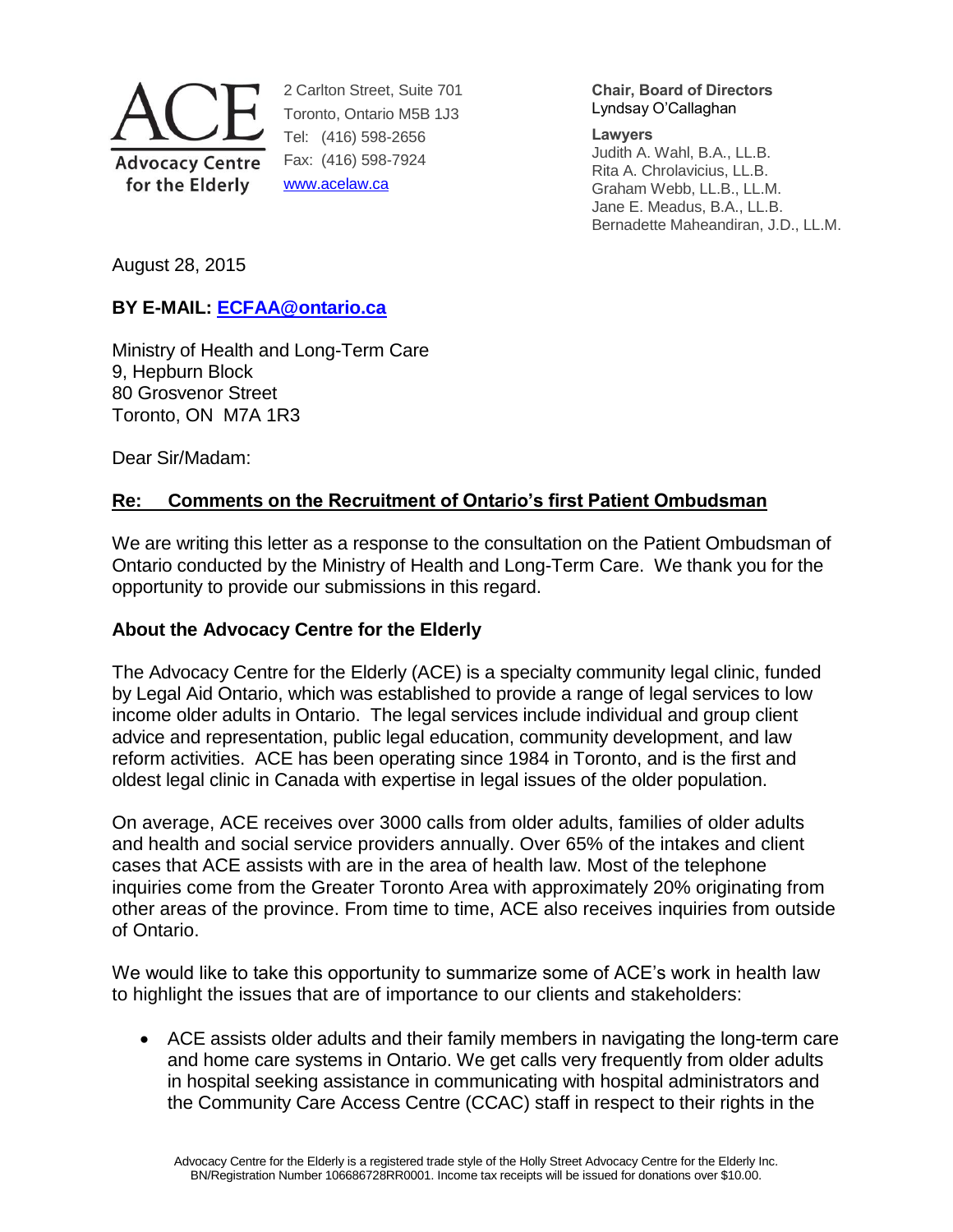hospital discharge process and applications to long-term care, and admission to rehabilitation and complex continuing care facilities;

- ACE has participated on the Ontario Medical Association President's Advisory Committee on Palliative Care and Advance Care Planning;
- ACE is currently participating on the Advisory Committee for the Law Commission of Ontario Project on Legal Capacity, Decision-Making and Guardianship and coauthored a report entitled *[Health Care Consent and Advance Care Planning in](http://www.acelaw.ca/advance_care_planning_-_publications.php)  [Ontario](http://www.acelaw.ca/advance_care_planning_-_publications.php)*.
- ACE is a member of the Long-Term Care Quality Inspection Program Advisory Committee to the Ministry of Health and Long-Term Care (Ministry) which meets regularly to advise the Ministry on issues regarding the inspection and enforcement of the *Long-Term Care Homes Act*, 2007 (*LTCHA*) and its regulations;
- ACE co-authored the training materials for health professionals that were produced as part of two of the Alzheimer Society of Ontario Initiatives (# 2 and #7) on Physicians' Education and Advance Directives on Care Choices;
- ACE has engaged for the past three years in a number of education initiatives for health care practitioners on health care consent and advance care planning. These include initiatives in the Erie-St Clair Local Health Integration Network (LHIN), Central East LHIN, Hamilton Niagara Haldimand Brant (HNHB) LHIN, and Northwest LHIN. These initiatives have involved interactive, detailed training sessions as well as production of an online training course on health care consent and advance care planning that is also a requirement of the Long-Term Care Home Service Accountability Agreements in the HNHB LHIN;
- ACE is working with the Advance Care Planning Education Program Waterloo Wellington at Hospice Waterloo to provide education on informed consent, advance care planning, and patients' rights in nine sessions directed to the general public, to long term care and community care providers, to hospital staff and administration, to local lawyers and investment counsellors, and to a roundtable of leadership in various health organizations and seniors' organizations in that region; and,
- ACE has consulted with the Ministry on developments that will impact older adults living in Ontario, such as the development and implementation of a Personal Support Worker (PSW) Registry.

Given ACE's experience over the years of working on patient advocacy and on health law and policy issues that impact older adults in Ontario and across Canada, we trust that our submissions concerning the Patient Ombudsman will be of assistance.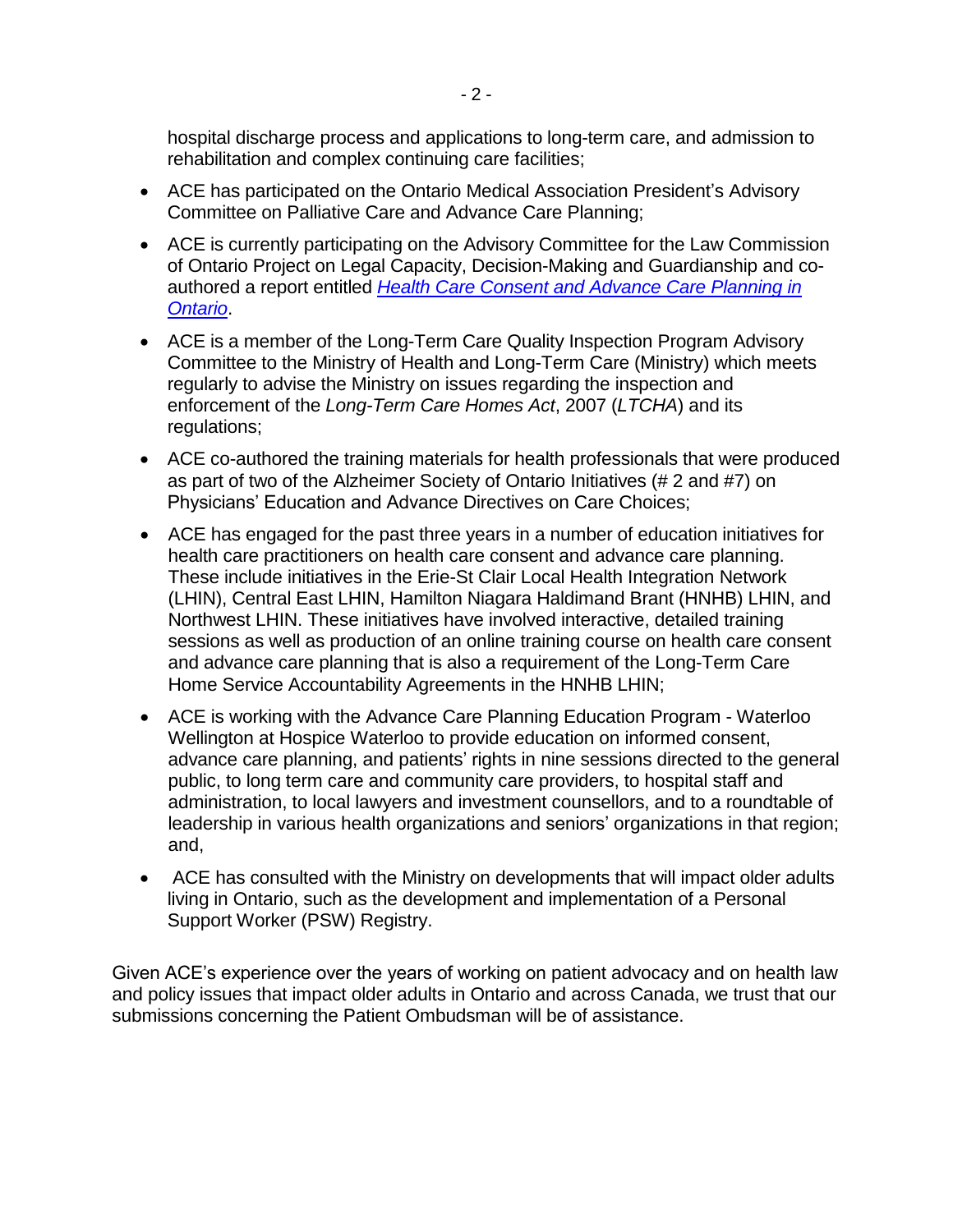### **Background**

As indicated in the preamble to the *Excellent Care for All Act, 2010,* the role of the Patient Ombudsman is integral to ensuring that the health care system maintains a high level of quality and remains accountable to the public in order to preserve their trust.<sup>1</sup>

The Patient Ombudsman is expected:

<span id="page-2-0"></span>(a) to receive and respond to complaints from patients and former patients of a health sector organization and their caregivers, and from any other prescribed persons;

(b) to facilitate the resolution of complaints made by patients and former patients of a health sector organization and their caregivers, and by any other prescribed persons;

(c) to undertake investigations of complaints made by patients and former patients of a health sector organization and their caregivers, and by any other prescribed persons, and to undertake investigations of health sector organizations on the patient ombudsman's own initiative;

(d) to make recommendations to health sector organizations following the conclusion of investigations; and

(e) to do anything else provided for in the regulations. $2$ 

We understand that new regulations under the *Excellent Care for All Act, 2010,* will be enacted on September 1,  $2015.<sup>3</sup>$  It is unclear whether the definition of health sector organizations will be expanded in these or other new regulations. At present, the definition of health sector organization includes public hospitals, long-term care homes and CCACs.

If a patient, client, resident or another related person (complainant) wishes to make complaints that relate to their care and health experience, the following avenues are available:

 *Public Hospitals:* A complainant may contact and provide feedback through the hospital's internal complaints mechanism.

However, from ACE's experience, these procedures are not seen by complainants as independent or neutral. The hospital's ombudsman or patient advocate does not tend to challenge the policies of the hospital. For example, ACE receives frequent calls about patients awaiting placement in long-term care being discharged from hospital. This is based on hospital policies which ignore the

 $\overline{a}$ 

<sup>1</sup> *Excellent Care for All Act, 2010,* S.O. 2010, c. 14, Preamble

<sup>2</sup> *Ibid.,* s.13.1(2)

<sup>3</sup> See "Backgrounder: Ontario's First Patient Ombudsman", *Ministry of Health and Long-Term Care* (July 7, 2015), available at: http://news.ontario.ca/mohltc/en/2015/07/ontarios-first-patient-ombudsman.html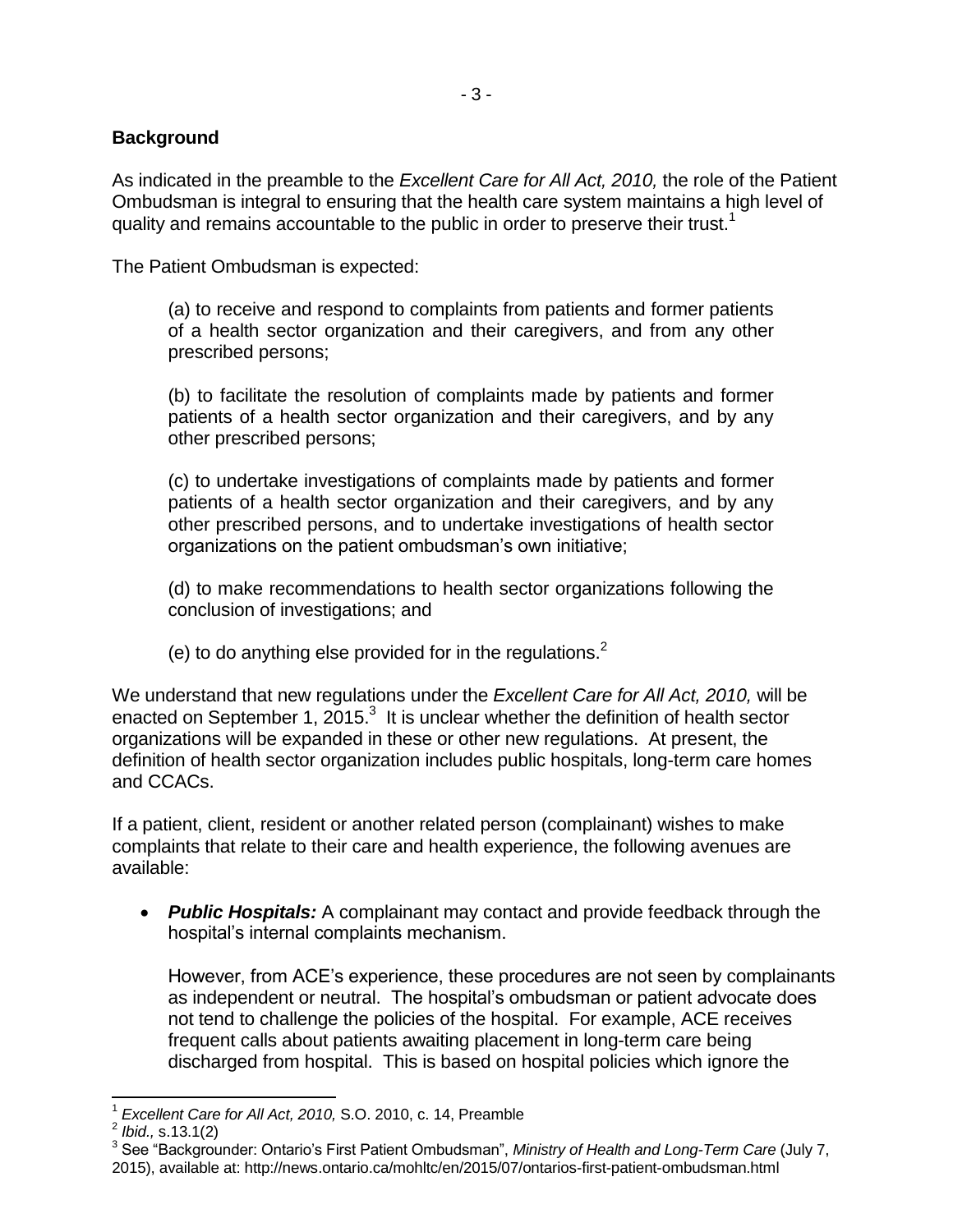*LTCHA* and the regulations to the *Health Insurance Act.* The legislation requires consent to admission to long-term care. The regulations specifically contemplate that patients designated by the physician as "Alternate Level of Care"<sup>4</sup> awaiting placement will have to remain in hospital until a long-term care home bed is available. In some cases, these types of patients may be threatened with significant fees, over and above the co-payment rate, which is illegal under the Health Insurance Act.<sup>5</sup> In ACE's experience, these illegal policies have not been contested by the internal hospital Advocate/Ombudsman. This may be because these posts are not filled by lawyers; the hospital Advocate/Ombudsman may not be aware of the law in Ontario; and the Advocate/Ombudsman is not independent as they are an employee of the hospital.

An internal hospital Advocate/Ombudsmen will also not dispute ingrained practices in health care. For example, ACE is aware of situations in which health providers are not obtaining consent for treatment, including powerful antipsychotic medication or Do-Not-Resuscitate (DNR) orders, from a patient, or the patient's substitute decision-maker if the patient is not mentally capable. It is the law in Ontario that informed consent must be obtained prior to treatment. Callers have advised ACE that internal hospital Advocates/Ombudsmen have not been of assistance in these circumstances, although the law in Ontario is quite clear.

If a complainant is dissatisfied with the internal complaints mechanism, there is no alternative other than to seek damages through a civil proceeding. While this remedy may be pursued for allegations of negligence, this is usually not the goal of the complainants who contact ACE. Rather, they are seeking an improvement in their care or the care of their loved one. They want fair treatment in the health system and their rights respected. At present, there are no clear remedies for such issues other than the type of legal assistance and patient advocacy that ACE and other groups may provide.

- *Long-Term Care Homes:* The complaints procedure is extensively detailed in the *LTCHA* and on the Ministry website*.* A complainant may complain in writing to the Director of the Performance Improvement and Compliance Branch of the Ministry, or contact the Ministry by calling the toll-free Long-Term Care Action Line at 1-866- 434-0144, open 7 days a week from 8:30 a.m. to 7:00 p.m. The complainant's information is taken and triaged, and in most cases, assigned to an Inspector. A complaint **must** be assigned to an Inspector to conduct an inspection or to make inquiries to ensure compliance with the legislation, if the allegations address any of the following:
	- 1. Improper or incompetent treatment or care of a resident that resulted in harm or a risk of harm to the resident;
	- 2. Abuse of a resident by anyone or neglect of a resident by the licensee or staff that resulted in harm or a risk of harm to the resident;

 $\overline{a}$ <sup>4</sup> Please see the MHLTC's definition of Alternate Level of Care, available at:

http://www.health.gov.on.ca/en/pro/programs/waittimes/edrs/alc\_definition.aspx

<sup>5</sup> *Health Insurance Act*, RRO Reg. 552, section 10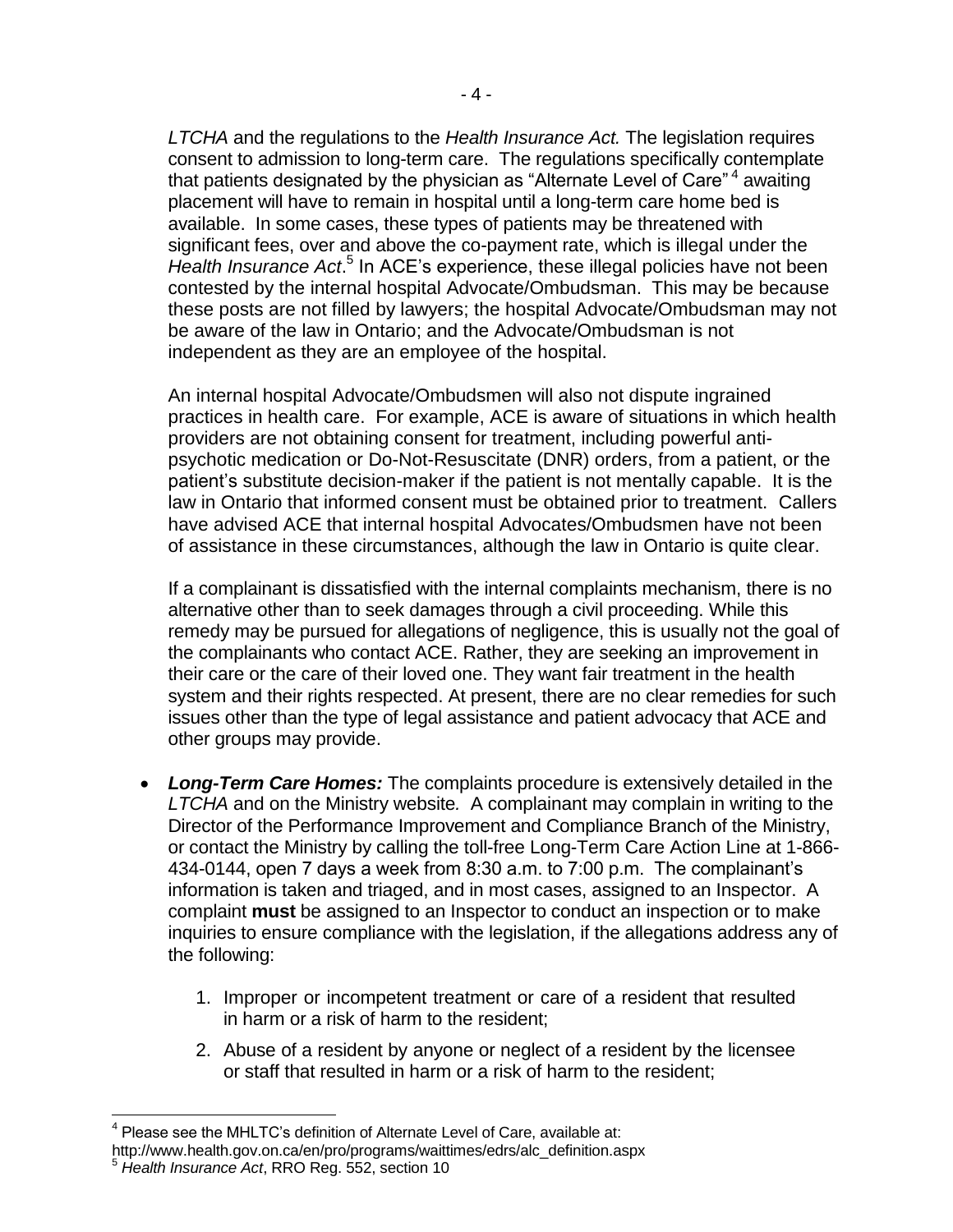- 3. Unlawful conduct that resulted in harm or a risk of harm to a resident;
- 4. A violation of the whistle blowing protections;
- 5. Misuse or misappropriation of a resident's money;
- 6. Misuse or misappropriation of funding provided to a licensee;
- 7. A failure to comply with a requirement under the legislation; or
- <span id="page-4-0"></span>8. Any other matter provided for in the regulations.<sup>6</sup>

If it is suspected that any of the first four situations has occurred and have resulted in serious harm or a risk of serious harm to any resident, or if prescribed by the regulations, an inspection must take place immediately.<sup>7</sup> If circumstances that do not fit into the above grounds arise, but may cause harm to the resident, the Ministry must conduct an inspection. $8$  If a person is unsatisfied with the way in which the complaint was dealt with by the Ministry, a complaint can be made to the Ombudsman of Ontario.

Despite this robust investigation procedure, callers to ACE have criticized the Ministry for not actively interacting with the complainant. For example, the Ministry does not provide the complainant with a response to their complaint unless specifically requested. Further, the chief concern of the Ministry is compliance with the legislation rather than conflict resolution. While the Ministry may find that the home did not comply with the legislation, this does not mean that the complainant's issues have been resolved. In most cases of non-compliance, a "Written Notice" or "Voluntary Plan of Correction" is left with the home: neither of these ensures that the complainant's issues are resolved, and are not followed up by the Ministry to ensure compliance.

Further, ACE's experience is that certain systemic issues are not addressed by the Ministry. For example, ACE receives calls about residents being given medication where no consent has been provided by the capable resident or an incapable resident's substitute decision-maker. In some situations, family members are approached for consent where a resident is capable. The law in Ontario provides that where a resident is capable, the resident themselves must provide consent. In other cases, where a resident is incapable, they are not advised of the finding or the right to contest this finding before the Consent and Capacity Board.

In many cases, informed consent is not obtained from their substitute decisionmaker. These actions are contrary to the law on health care consent in Ontario<sup>9</sup> as well as to the requirements of the LTCHA.<sup>10</sup> However, ACE has found that the Ministry is reticent to address this issue, stating that this is an issue that the various health professional colleges should investigate. While we agree that there is a role for the health professional colleges, this issue is also part of the long-term

j 6 *Long-Term Care Homes Act*, 2007, SO 2007, c 8, s. 25(1)

<sup>7</sup> *Ibid.,* s. 25(2)

<sup>8</sup> *Ibid.,* s. 25(3)

<sup>9</sup> See *Health Care Consent Act, 1996,* SO 1996, c. 2, Sched. A

<sup>10</sup> *LTCHA* s. 3(1)11.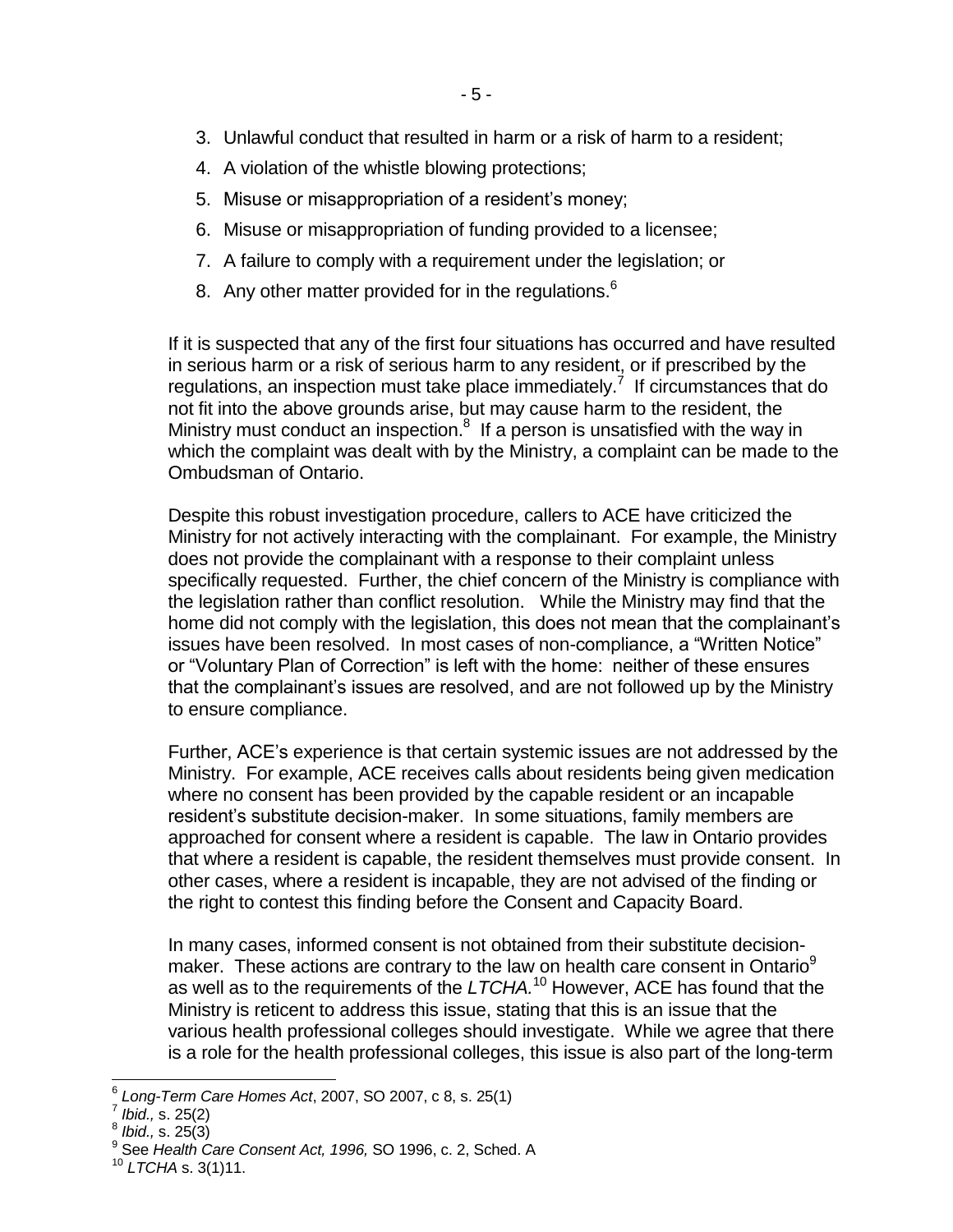care legislation. While the Ministry cannot punish the individuals involved, it can cite the home for failing to comply with the legislation.

- 6 -

 *CCACs:* As with public hospitals, CCACs have their own internal complaints mechanisms. While some CCACs publish their complaints process on their websites, this is not easily accessible to all their clients. Many of the callers to ACE are not aware of, nor do they understand, the CCACs' complaints mechanism. Where they are aware, callers have raised some concerns about the independence of these mechanisms. The person receiving the complaint can be the carecoordinator, who may even be the subject of the complaint. In other cases, the CCAC may have an internal Ombudsman who, as is the case with hospitals, is often unaware of the law regarding long-term care home placement or home care issues.

If complainants are dissatisfied with the internal complaints mechanism, they may contact the Ministry's Long-Term Care Action Line. They will then be put through to an Independent Complaints Facilitator.<sup>11</sup> Many callers to ACE are not aware of the Independent Complaints Facilitator. ACE is unclear about the function of Independent Complaints Facilitator, or the training or qualifications of the facilitators as there is limited information about this office.

If dissatisfied with the internal complaints procedure or the Ministry's Independent Complaints Facilitator, the complainant may complain to the Ombudsman of Ontario. ACE's experience has been that complaints to the Ombudsman of Ontario in this regard can be quite effective. While complainants can also appeal to the Health Services Appeals and Review Board about ineligibility for a service, exclusion of a particular service from a plan of service, the amount of service to be received or termination of a service, complainants cannot appeal issues relating to quality of a service or violations of a client's rights under the *Home Care and*  Community Services Act Bill of Rights.<sup>12</sup> Callers to ACE have not appeared to be aware of their remedies if they are unhappy with the internal complaints procedure.

The hope is that the Office of the Patient Ombudsman will improve on these existing mechanisms without taking away from what works well, and lead to greater accountability in the health care system.

Our submissions in relation to the recruitment of the Patient Ombudsman will primarily address the following:

- 1. The form of the consultation itself;
- 2. The skills and competencies of the future Patient Ombudsman; and,
- **3.** Concerns relating to the jurisdiction of the Patient Ombudsman.

 $\overline{a}$ <sup>11</sup> "Community Care Access Centres: Long-Term Care ACTION Line", *Ministry of Health and Long-Term Care,* available at: http://www.health.gov.on.ca/en/public/contact/ccac/ltc\_actionline.aspx <sup>12</sup> *Home Care and Community Services Act,* 1994, S.O. 1994, c. 26, ss. 3(1), 39 and 40(1)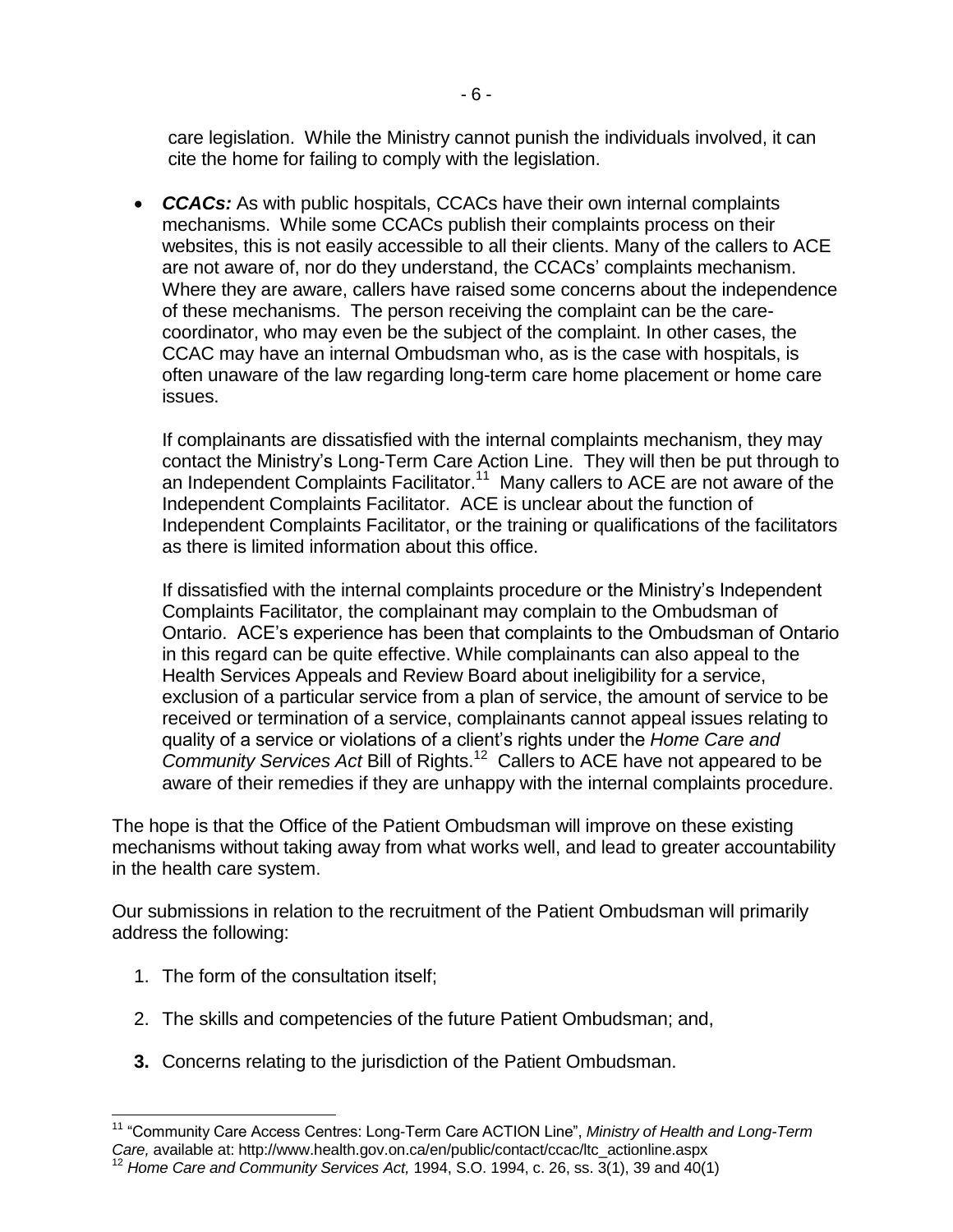### **1. The Form of the Consultation**

The participation of patients, residents, clients and other related persons in the recruitment of the Patient Ombudsman is necessary to ensure that these persons feel committed to using the Patient Ombudsman's services. However, public consultation is being conducted in a way that is limiting to public participation. It does not appear from the materials provided by the Ministry that persons can participate in the survey in any form other than online.

While an online survey may be accessible to some patients or caregivers, it is key that anyone who wishes to participate can do so offline. Many older adults are technologically savvy. However, ACE submits that a large proportion still rely on using the telephone or letter writing to provide their opinions. Furthermore, since much of the information about the Patient Ombudsman is only available online, persons who do not have Internet access cannot keep themselves informed about what could potentially be a significant change to their lives. Certainly, this is the case for many older adults living in congregate settings such as chronic care facilities, group homes, retirement homes and long-term care homes. Many of these residents do not readily have access to a telephone, let alone a computer with an Internet connection. These are populations that are most likely to require the assistance of the Patient Ombudsman and the services this institution would provide and therefore, their input is extremely valuable.

ACE recommends that the Ministry take steps to ensure that adults in congregate settings are informed of this process by attending at these settings to inform them about the recruitment of the Patient Ombudsman. ACE further recommends that the Ministry consult with these patients in their own congregate settings, and establish an accessible telephone line or teletype where persons who wish to participate in the survey can provide their opinions.

The process of consultation should be ongoing. From the Ministry's press releases, it is not evident that the public will be able to provide any comments about the Ombudsman's processes or changes to the complaints mechanisms outlined above, beyond providing opinions about the necessary qualities, skills and competencies of the future Patient Ombudsman. ACE recommends that the public be permitted to comment once the role and the processes of the Patient Ombudsman are more fleshed out.

## **2. The Quality, Skills and Competence of the future Patient Ombudsman**

#### *i. Independence*

While we agree that empathy, integrity, compassion and courtesy are vital to this role, we submit that independence is an equally important quality for the Patient Ombudsman to display. Both the ability to be open and fair minded and the appearance of open and fair mindedness are essential to the operation of any Ombudsman's office.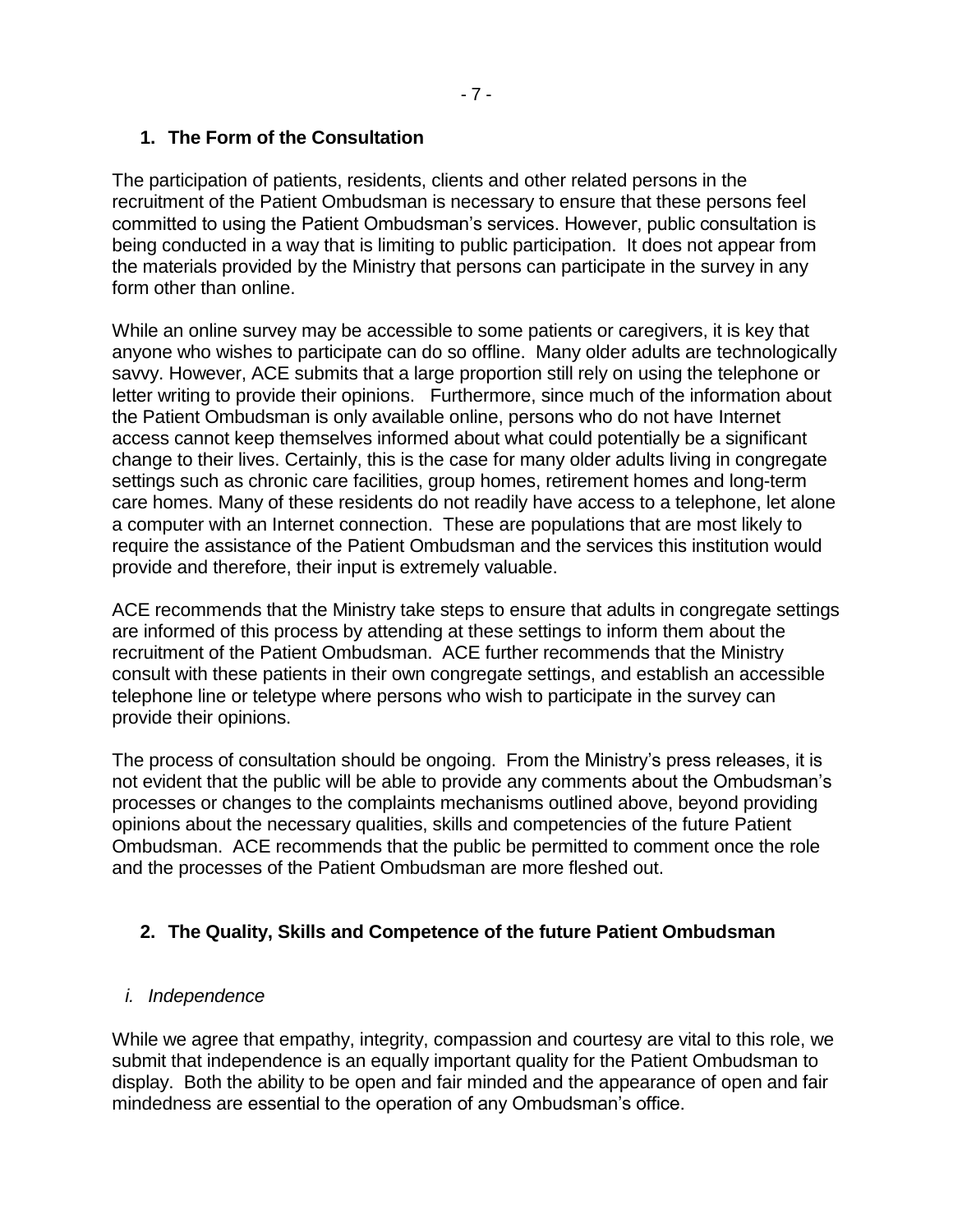This is particularly significant in the context of the Ontario Patient Ombudsman. As indicated in the background section of our submission, ACE has heard many complaints regarding the fairness of the internal complaints processes of hospitals, long-term care homes and CCACs. Many of these concerns arise from the perception that there is a built-in lack of independence within these processes. It is vitally important to ensure that the Patient Ombudsman is seen as being independent, to ensure trust in the institution.

The Office of the Ontario Patient Ombudsman has already been criticized as being "insular"<sup>13</sup> by Michael Hurley, president of the Ontario Council of Hospital Unions of the Canadian Union of Public Employees. Andre Marin has pointed out that unlike his role as the Ontario Ombudsman, the Patient Ombudsman will not be "an independent officer of the Legislature".<sup>14</sup> The Patient Ombudsman is an employee of Health Quality Ontario.<sup>15</sup>

The Ontario Patient Ombudsman is also a unique institution. Ontario is the only province where the Provincial Ombudsman does not have some oversight over public hospitals. The Patient Ombudsman will therefore be subject to some scrutiny. It is essential that the Patient Ombudsman be someone who is perceived to be independent and unbiased.

Moreover, one of the key functions of the Ontario Patient Ombudsman is to undertake investigations of hospitals, long-term care homes and CCACs on their own initiative. This person has to be seen to be willing to instigate those investigations in order to make important recommendations to the Ministry and to drive systemic change.

#### *ii. Dispute Resolution Skills*

The Patient Ombudsman should demonstrate a variety of dispute-resolution skills. In order to facilitate the resolution of complaints, the Patient Ombudsman must be able to listen to the parties and propose creative solutions to problems. Moreover, the candidate for the role of Patient Ombudsman should possess strong investigative and analytical skills coupled with expertise in health regulation. These skills are essential to fact-finding in relation to complaints or initiating investigations of health sector organizations.

#### *iii. Legal training*

l

It is ACE's position that many of the issues around the complaints processes outlined in the Background section above arise from a lack of awareness of, or compliance with, the law in Ontario. The examples provided regarding illegal hospital discharge, fee charging policies or ingrained practices in hospitals and long-term care homes in relation to consent to treatment demonstrate that it is vital for the Patient Ombudsman to have legal

<sup>&</sup>lt;sup>13</sup> "New patient ombudsman legislation an insult to Ontario hospital patients and long-term care residents, families", Canadian Union of Public Employees (April 1, 2014), available at: http://cupe.ca/new-patientombudsman-legislation-insult-ontario-hospital-patients-and-long-term-care-residents

<sup>&</sup>lt;sup>14</sup> McGrath, John. "Patients need a 'Cadillac' ombudsman, but get a 'Chevette': Marin (QP Briefing)", *Ontario Ombudsman,* available at: <https://ombudsman.on.ca/Newsroom/Ombudsman-in-the-News/2014/Patients-need-a-%E2%80%98Cadillac%E2%80%99-ombudsman,-but-get-a- %E2%80%98C.aspx>

<sup>15</sup> *Excellent Care for All Act, supra,* note [1,](#page-2-0) s. 13(1)(3)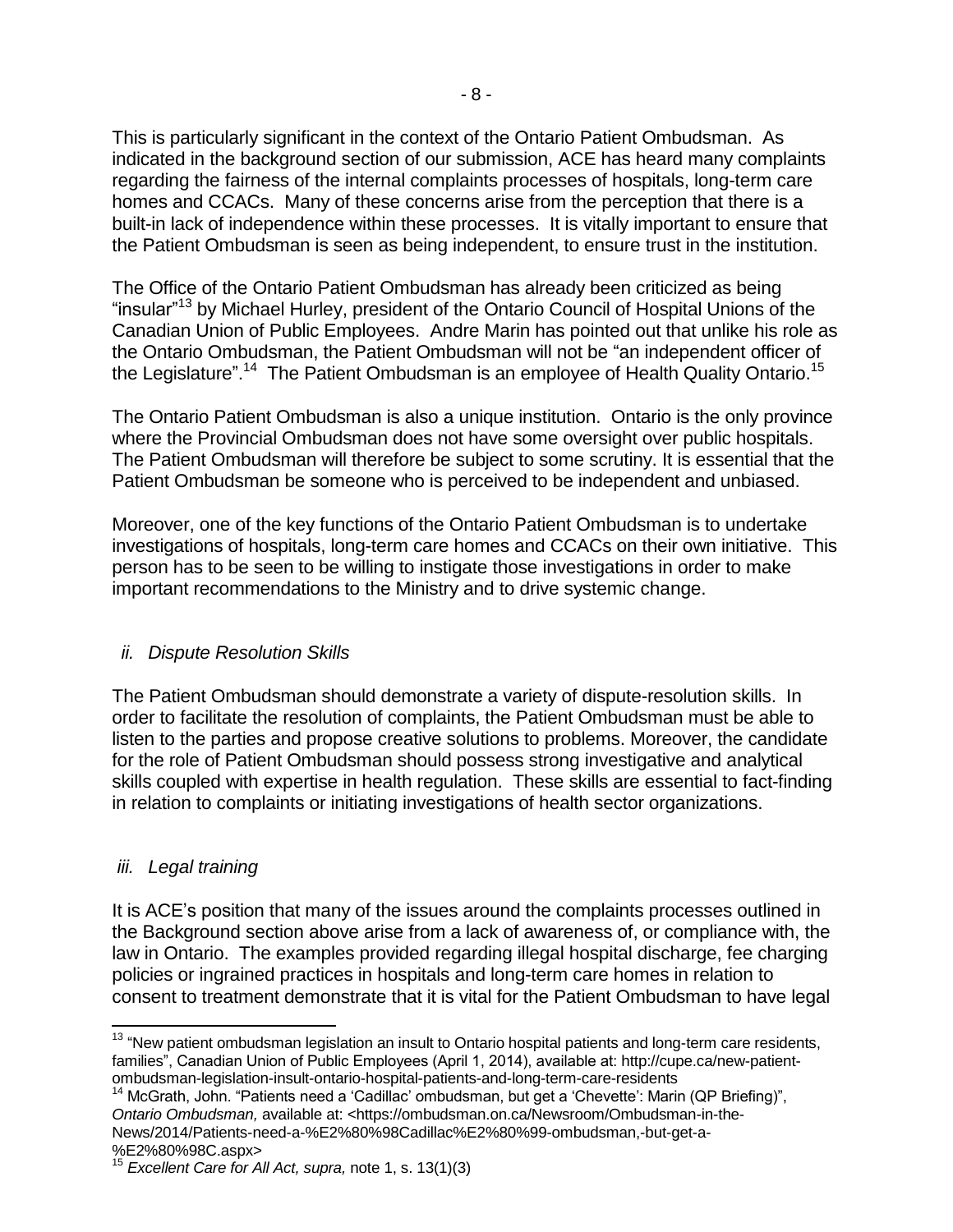training in health law. Health care professionals lack the requisite knowledge and training, and may also be perceived as being biased towards the institutions against which complaints are being made.

The role of Patient Ombudsman is, at its core, about protecting the rights and ensuring accountability to patients. This necessitates looking at these health sector organizations through a legal lens. Moreover, legal training involves training a person to fearlessly raise issues. While the Patient Ombudsman may have lawyers on staff, it is important that the Patient Ombudsman herself/himself has this legal training. The Patient Ombudsman has the power to initiate investigations of her/his own volition, without a complaint, and should not hesitate to use this power. The Patient Ombudsman will have to also advocate for the Ministry to implement the systemic recommendations she/he has made.<sup>16</sup> Legal training is necessary to ensure compliance with all of these requirements.

### *iv. Accessibility*

Accessibility is a critical part of the Patient Ombudsman's role. While this is not a necessity for the Ombudsman herself/himself *per se*, the Office of the Patient Ombudsman should be accessible. While the *Excellent Care for All Act, 2010,* provides that complaints should be made in writing, $17$  other modes of communication, such as by telephone or teletype, similar to the Long-Term Care Action Line, should be made available to anyone who is unable to utilise this mode of communication. This could include persons who are institutionalized and unable to access postal services in private, persons who have a disability or persons who are illiterate or not literate in English/French.

ACE recommends that the Ministry recruit a Patient Ombudsman who is both independent and seen to be independent, is legally trained, and can demonstrate a range of dispute-resolution skills. ACE further recommends that the Office of the Patient Ombudsman be accessible and create a mechanism to receive complaints by telephone or teletype as well as in writing.

# **3. Concerns relating to the jurisdiction of the Patient Ombudsman**

ACE has serious concerns about the jurisdiction of the Patient Ombudsman.

The Patient Ombudsman must work with the complainant to facilitate a resolution to a complaint unless, in the opinion of the Patient Ombudsman "the complaint relates to a matter that is within the jurisdiction of another person or body or is the subject of a proceeding."<sup>18</sup> The Patient Ombudsman must not commence an investigation on her/his own initiative if the matter is the subject of a "proceeding".<sup>19</sup>

 $\overline{a}$ 

<sup>16</sup> *Ibid.,* s. 13.5(1)

<sup>17</sup> *Ibid.,* s. 13.2(1)

<sup>18</sup> *Excellent Care for All Act*, supra, note 1, s. 13.2(2)

<sup>19</sup> *Ibid.,* s. 13.3(4)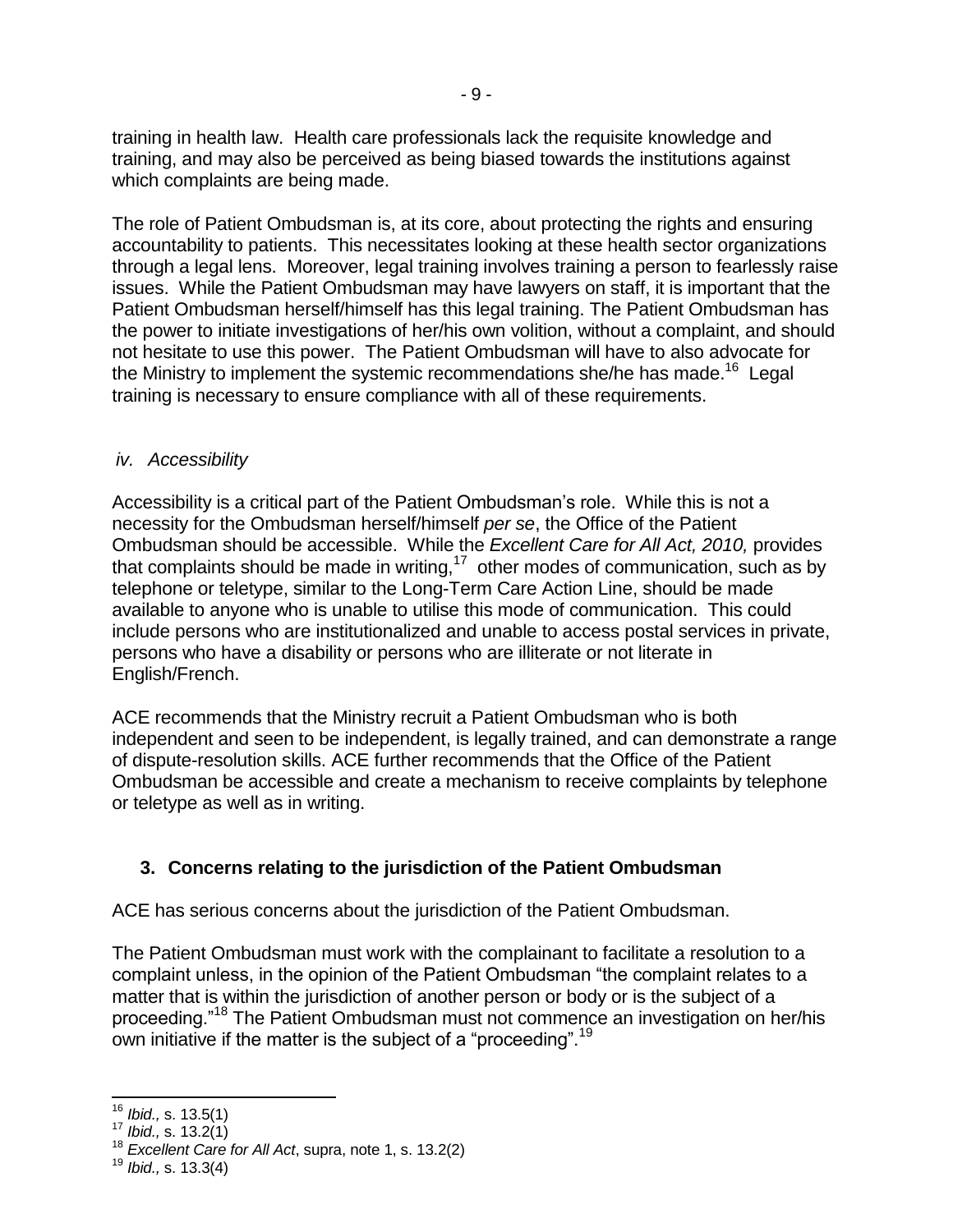Proceedings are defined as including:

proceeding held in, before or under the rules of a court, a tribunal, a commission, a justice of the peace, a coroner, a committee of a College within the meaning of the *Regulated Health Professions Act, 1991*, a committee of the Board of Regents continued under the Drugless Practitioners Act, a committee of the Ontario College of Social Workers and Social Service Workers under the Social Work and Social Service Work Act, 1998, an arbitrator or a mediator.<sup>20</sup>

It is vital that the Patient Ombudsman does not interpret her/his jurisdiction too restrictively by excluding complaints merely because the complainant is engaged in a concurrent proceeding. There are often many facets to concerns raised by complainants in relation to health care organizations. For example, complaints to the professional colleges should not automatically preclude a complaint to the Ombudsman. While there may be some overlapping facts, the subject (health care professional vs. health sector organization) and the purposes of each dispute resolution mechanism are quite different. For example, a complaint to the College of Physicians and Surgeons regarding a physician treating a patient without consent may take many months to be heard. The College proceedings also relate to regulating a physician's behaviour rather than obtaining a personal remedy. The Patient Ombudsman could potentially resolve this issue between the patient and the physician very quickly and address any systemic issues within the health sector organization.

The Supreme Court of Canada in *Penner v. Niagara (Regional Police Services Board)<sup>21</sup>* and the Ontario Divisional Court in *Ontario (Community Safety and Correctional Services) v. De Lottinville,<sup>22</sup>*indicated that where there are different legislative schemes and widely divergent purposes and/or financial stakes, pursuing one avenue should not preclude someone from proceeding in another. As the Court stated in *De Lottinville,* "if bringing a proceeding before one tribunal bars a proceeding before another, the goal of one may be undermined at the expense of the other. $"^{23}$ 

There should be a process of review to determine the subject and the purpose of the "proceeding", instead of simply refusing to act at the outset. The Patient Ombudsman should not decline to hear a complaint merely because there is an existing complaint in another forum. To do so may lead to a denial of access to justice.

It is also unclear at this stage where the Patient Ombudsman will fit in relation to longterm care homes and CCACs. While the Ministry is legislatively mandated to conduct inspections in respect of circumstances outlined in the Background section above, this should not preclude the Patient Ombudsman from resolving a complaint in the context of long-term care homes. After all, as noted above, the Ministry's role in this context is to ensure compliance with the legislation and regulations. The Ministry is not looking to resolve specific disputes between the residents and the long-term care homes or improve

j

<sup>20</sup> *Ibid.,* s. 13.2(5)

 $^{21}$  2013 SCC 19

 $22$  2015 ONSC 3085

<sup>23</sup> *Ibid.* at para. 86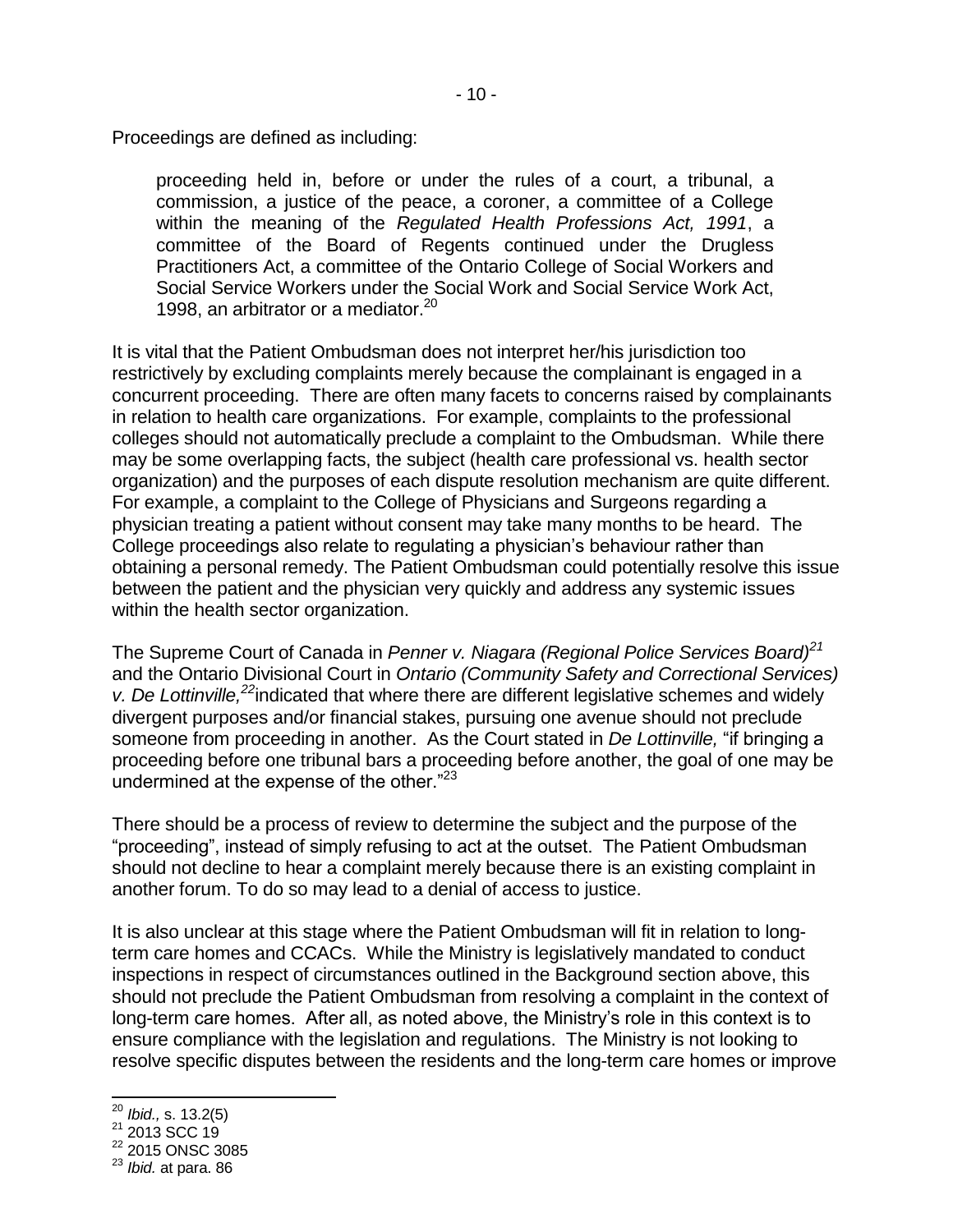their relationship. Owing to these divergent purposes, the Ministry and the Ombudsman should be able to operate in tandem. In this regard, it is important that the whistleblowing protection provided in the *LTCHA* is extended to Patient Ombudsman complaints.<sup>24</sup>

The Ministry should also clarify whether the Long-term care ACTION Line will continue to trigger inspections under the *LTCHA* or review by the CCAC Independent Complaints Facilitator. Moreover, it is unclear whether the Independent Complaints Facilitator or the Ombudsman of Ontario will continue to have a role in respect of CCACs or whether the Patient Ombudsman will be replacing or supplementing these roles and if so, in what context.

Finally, making the use of internal dispute-resolution mechanisms a prerequisite to complaining to the Patient Ombudsman will encourage complainants to resolve issues with the organization itself and enhance the organization's experience in dispute resolution. However, in some cases, the complainant may feel that a complaint should be made directly to the Patient Ombudsman. Accommodations should be made for such special circumstances, especially where complainants feel that making reports to the internal grievance mechanisms will place them at risk of harm.

#### **Recommendations:**

The creation of the Patient Ombudsman has the potential to make a tremendous impact on the lives of older adults. As such, ACE makes the following recommendations:

- The Ministry should undertake to inform adults in congregate settings such as chronic care facilities, group homes, retirement homes and long-term care homes by attending at these settings to inform older adults about the recruitment of the Patient Ombudsman;
- The Ministry should seek to consult with these persons in their own congregate settings and establish a telephone line where persons who wish to participate in the survey can provide their opinions;
- The Ministry should conduct ongoing consultations on the role and processes of the Patient Ombudsman;
- The Ministry should recruit a Patient Ombudsman who is independent, is seen to be independent, can demonstrate a range of dispute-resolution skills and is legally trained;
- The Office of the Patient Ombudsman must promote accessibility by receiving complaints through other modes of communication such as telephone or teletype as well as in writing;
- The Patient Ombudsman should not decline to exercise jurisdiction where the purposes of the legal remedies pursued are divergent or the parties are not the same without a review of the other remedies;

j <sup>24</sup> *Long-Term Care Homes Act, supra* note [6,](#page-4-0) s. 26(1)